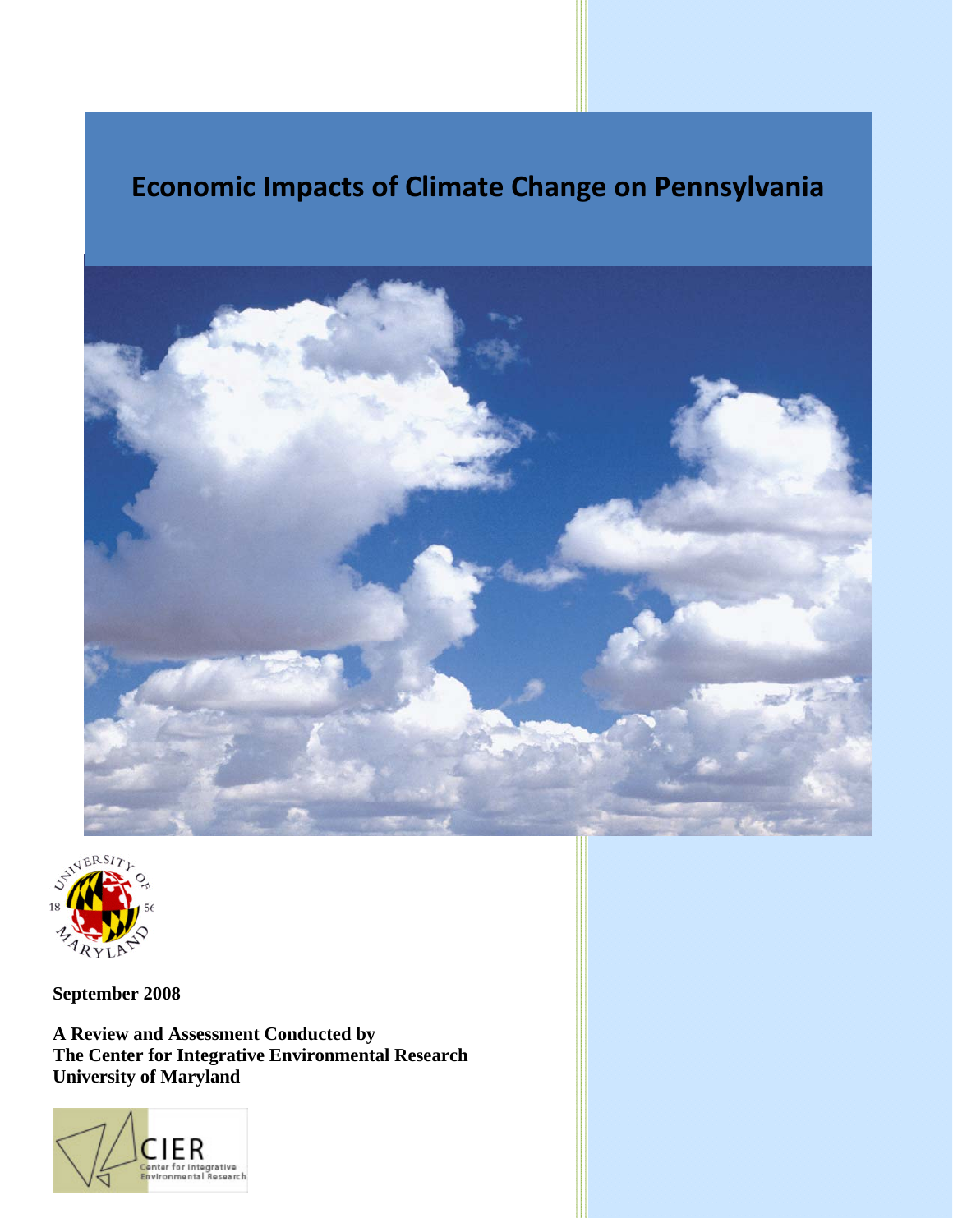#### **Contributors to the Report**

Daria Karetinkov *Graduate Research Assistant, Center for Integrative Environmental Research*

Janine Fisler *Graduate Research Assistant, Center for Integrative Environmental Research* 

Brendan Bell *Graduate Research Assistant, Center for Integrative Environmental Research*

#### Matthias Ruth *Director, Center for Integrative Environmental Research and Roy F. Weston Chair for Natural Economics*

Kim Ross *Executive Director, Center for Integrative Environmental Research* 

Daraius Irani *Director, Regional Economic Studies Institute (RESI) of Towson University* 

*The Center for Integrative Environmental Research (CIER) at the University of Maryland addresses complex environmental challenges through research that explores the dynamic interactions among environmental, economic and social forces and stimulates active dialogue with stakeholders, researchers and decision makers. Researchers and students at CIER, working at local, regional, national and global scales, are developing strategies and tools to guide policy and investment decisions. For additional information, visit www.cier.umd.edu.* 

*For additional information on this report, please contact:*  Matthias Ruth, mruth1@umd.edu

The full report is available for free download at www.cier.umd.edu/climateadaptation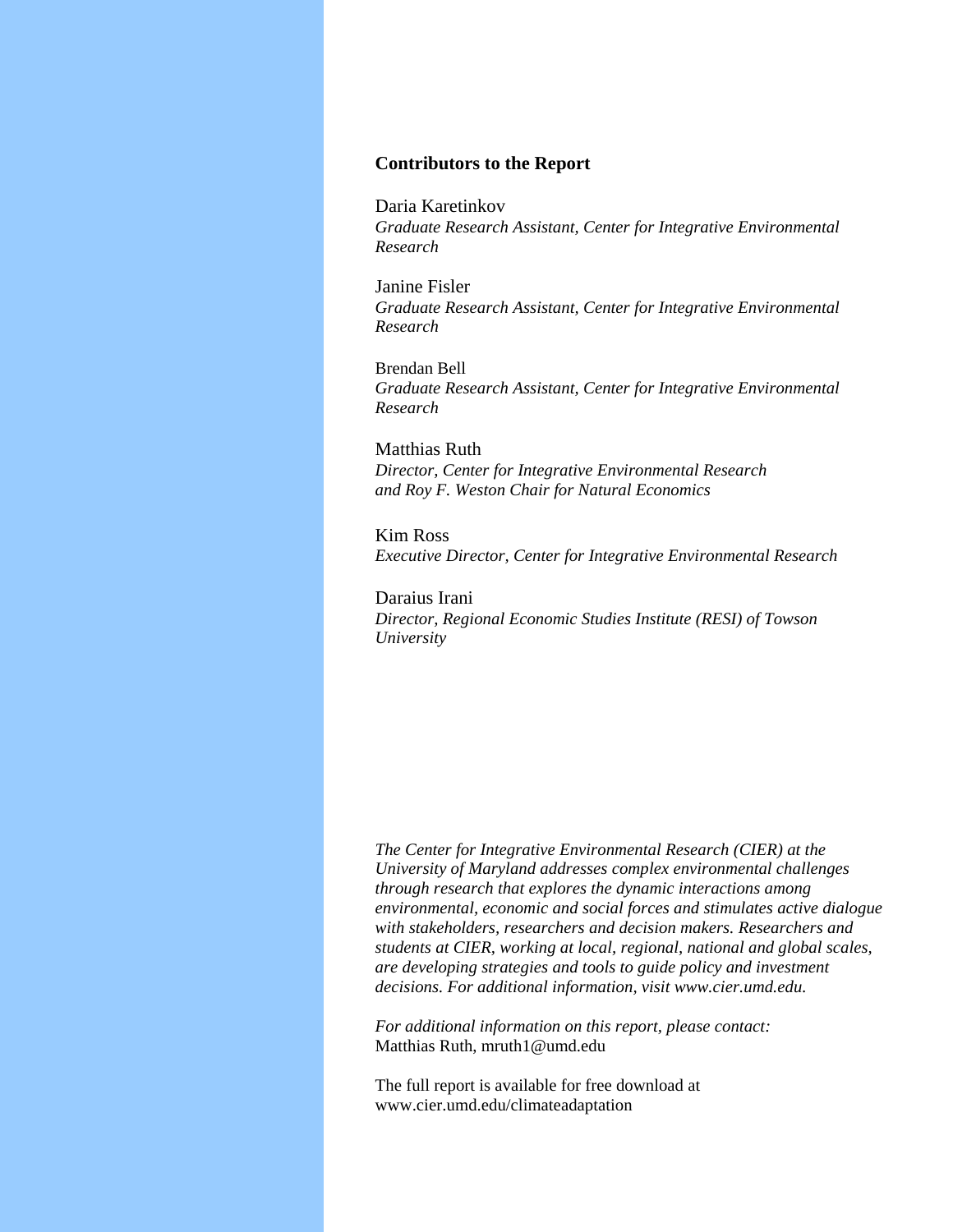## **INTRODUCTION**

Policymakers across the country are now seeking solutions to curb greenhouse gas emissions and to help us adapt to the impending impacts triggered by past emissions. The debate to date has primarily focused on the perceived costs of alternative solutions, yet there can also be significant costs of inaction. Climate change will affect our water, energy, transportation, and public health systems, as well as state economies as climate change impacts a wide range of important economic sectors from agriculture to manufacturing to tourism. This report, part of a series of state studies, highlights the economic impacts of climate change in Pennsylvania and provides examples of additional ripple effects such as reduced spending in other sectors and resulting losses of jobs, wages, and even tax revenues.

## *A Primer on Climate Change*

Earth's climate is regulated, in part, by the presence of gases and particles in the atmosphere which are penetrated by short-wave radiation from the sun and which trap the longer wave radiation that is reflecting back from Earth. Collectively, those gases are referred to as greenhouse gases (GHGs) because they can trap radiation on Earth in a manner analogous to that of the glass of a greenhouse and have a warming effect on the globe. Among the other most notable GHGs are carbon dioxide  $(CO_2)$ , methane  $(CH_4)$ , nitrous oxide  $(N_2O)$  and chlorofluorocarbons (CFCs). Their sources include fossil fuel combustion, agriculture, and industrial processes.

Each GHG has a different atmospheric concentration, mean residence time in the atmosphere, and different chemical and physical properties. As a consequence, each GHG has a different ability to upset the balance between incoming solar radiation and outgoing long-wave radiation. This ability to influence Earth's radiative budget is known as climate forcing. Climate forcing varies across chemical species in the atmosphere. Spatial patterns of radiative forcing are relatively uniform for  $CO_2$ ,  $CH_4$ ,  $N_2O$  and CFCs because these gases are relatively long-lived and as a consequence become more evenly distributed in the atmosphere.

Steep increases in atmospheric GHG concentrations have occurred since the industrial revolution (Figure 1). Those increases are unprecedented in Earth's history. As a result of higher GHG concentrations, global average surface temperature has risen by about  $0.6^{\circ}$ C over the twentieth century, with 10 of the last 12 years likely the warmest in the instrumental record since 1861 (IPCC 2007).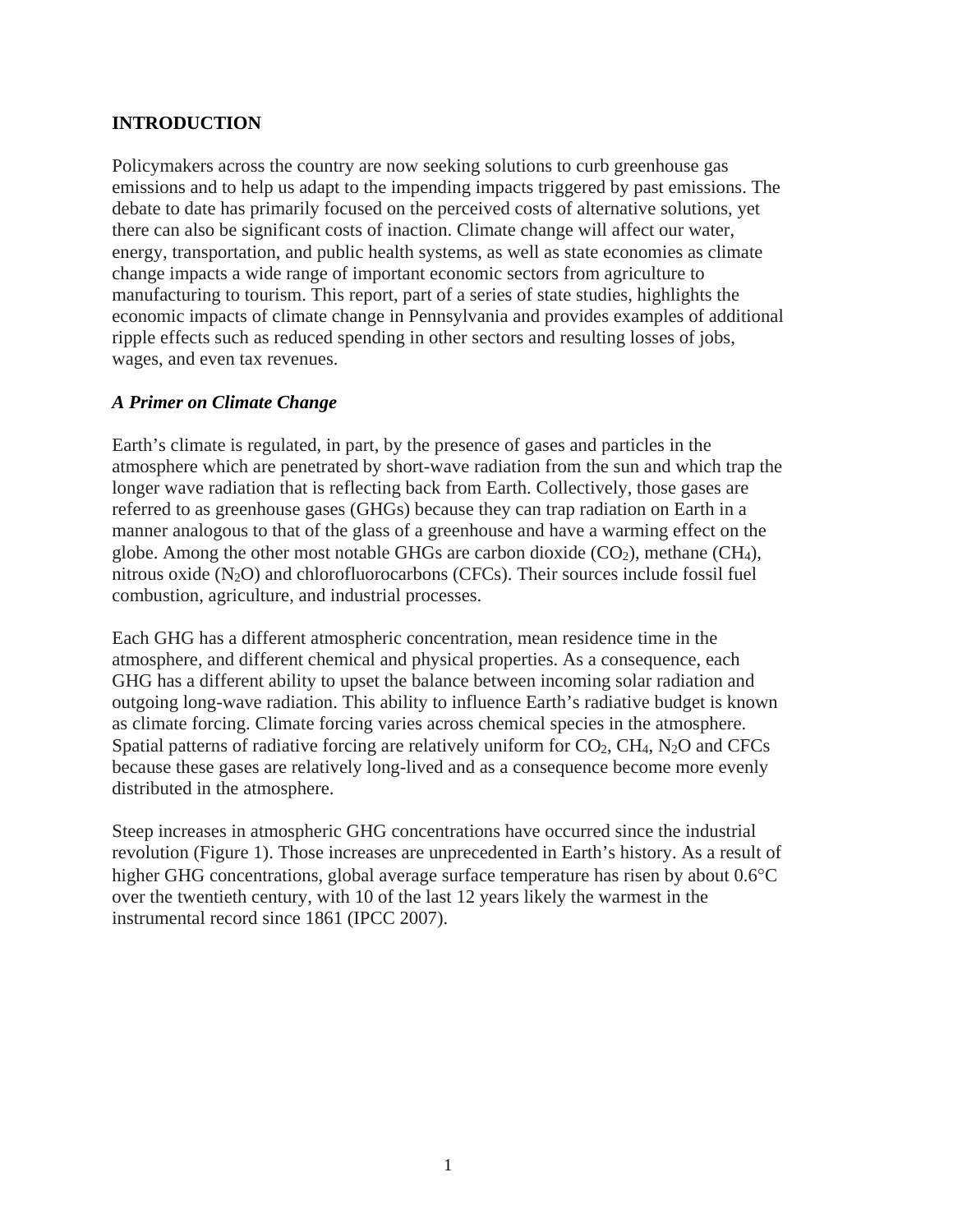

**Figure 1: Atmospheric Concentrations of Carbon Dioxide, Methane and Nitrous Oxide** (Source: IPCC 2007)

A change in average temperatures may serve as a useful indicator of changes in climate (Figure 2), but it is only one of many ramifications of higher GHG concentrations. Since disruption of Earth's energy balance is neither seasonally nor geographically uniform, effects of climate disruption vary across space as well as time. For example, there has been a widespread retreat of mountain glaciers during the twentieth century. Scientific evidence also suggests that there has been a 40 percent decrease in Arctic sea ice thickness during late summer to early autumn in recent decades and considerably slower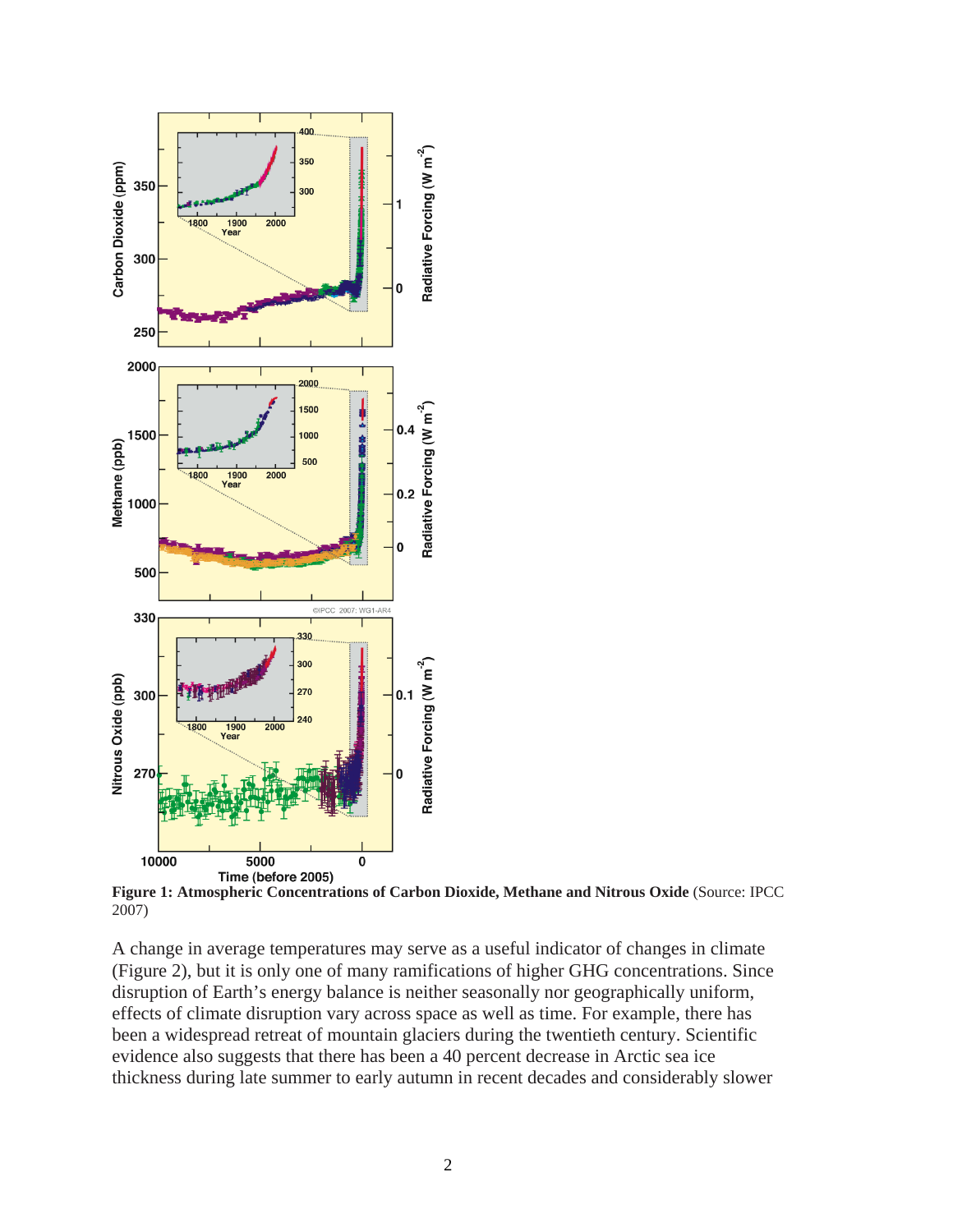decline in winter sea ice thickness. The extent of Northern Hemisphere spring and summer ice sheets has decreased by about 10 to 15 percent since the 1950s (IPCC 2007).



**Figure 2: Annual Temperature Trends** (Source: IPCC 2007)

The net loss of snow and ice cover, combined with an increase in ocean temperatures and thermal expansion of the water mass in oceans, has resulted in a rise of global average sea level between 0.1 and 0.2 meters during the twentieth century, which is considerably higher than the average rate during the last several millennia (Barnett 1984; Douglas 2001; IPCC 2001).

Changes in heat fluxes through the atmosphere and oceans, combined with changes in reflectivity of the earth's surface, may result in altered frequency and severity of climate extremes around the globe (Easterling, et al. 2000; Mehl, et al. 2000). For example, it is likely that there has been a 2 to 4 percent increase in the frequency of heavy precipitation events in the mid and high latitudes of the Northern Hemisphere over the latter half of the twentieth century, while in some regions, such as Asia and Africa, the frequency and intensity of droughts have increased in recent decades (IPCC 2001). Furthermore, the timing and magnitude of snowfall and snowmelt may be significantly affected (Frederick and Gleick 1999), influencing among other things, erosion, water quality and agricultural productivity. And since evaporation increases exponentially with water temperature, global climate change-induced sea surface temperature increases are likely to result in increased frequency and intensity of hurricanes and increased size of the regions affected.

# *Impacts of Climate Change Throughout the US*

This study on the economic impacts of climate change in Pennsylvania is part of a series of state-focused studies to help inform the challenging decisions policymakers now face. It builds on a prior assessment by the Center for Integrative Environmental Research, US Economic Impacts of Climate Change and the Costs of Inaction, which concluded that throughout the United States, individuals and communities depend on sectors and systems that are expected to be greatly affected by the impacts of continued climate change.

The **agricultural sector** is likely to experience uneven impacts throughout the country. Initial economic gains from altered growing conditions will likely be lost as temperatures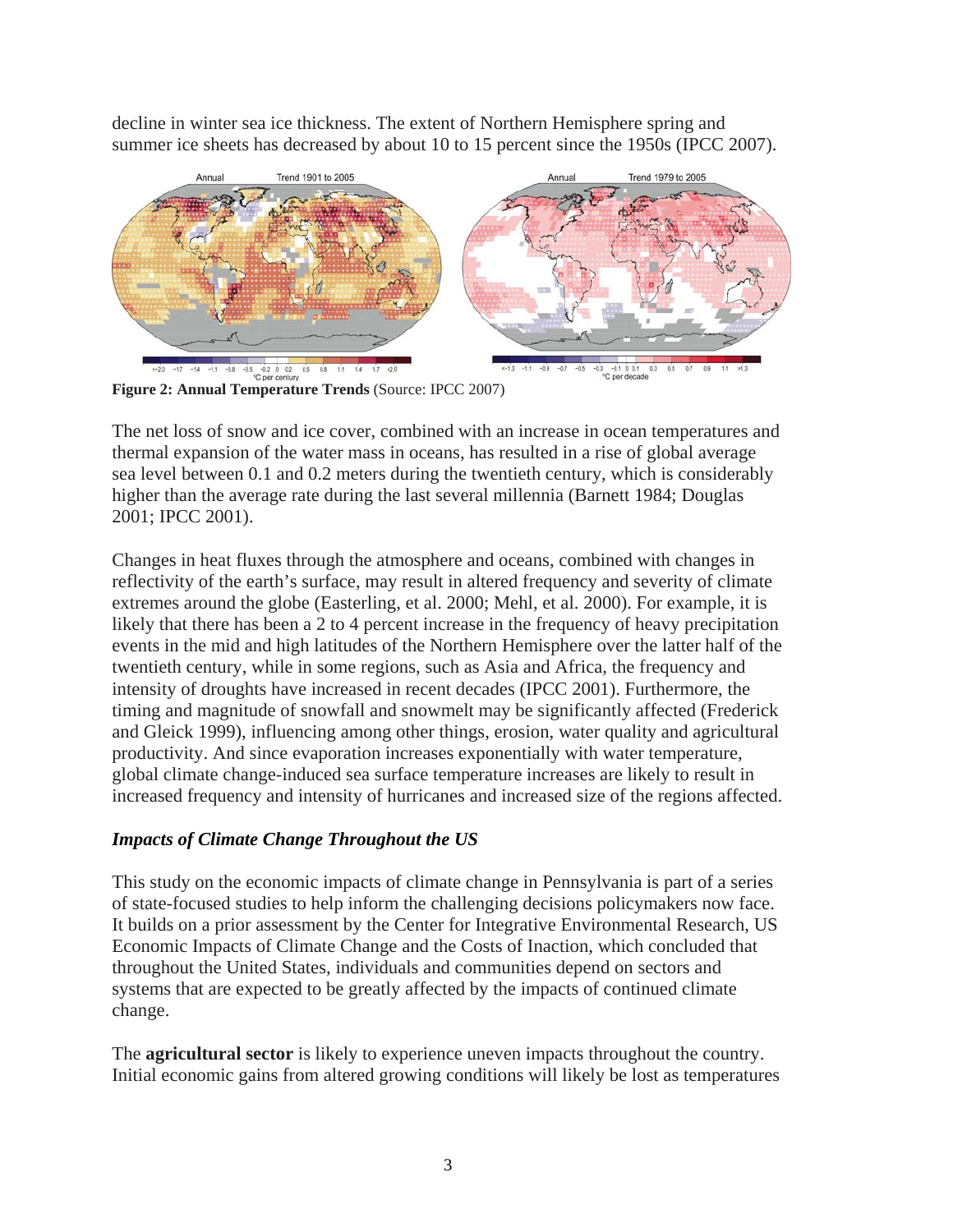continue to rise. Regional droughts, water shortages, as well as excess precipitation, and spread of pest and diseases will negatively impact agriculture in most regions.

Storms and sea level rise threaten extensive **coastal infrastructure** – including transportation networks, coastal developments, and water and energy supply systems.

Current **energy** supply and demand equilibria will be disrupted as electricity consumption climbs when demand grows in peak summer months. At the same time, delivering adequate supply of electricity may become more expensive because of extreme weather events.

Increased incidence of asthma, heat-related diseases, and other respiratory ailments may result from climate change, affecting **human health** and well-being.

More frequent and severe **forest fires** are expected, putting ecosystems and human settlements at peril.

The reliability of **water supply networks** may be compromised, influencing agricultural production, as well as availability of water for household and industrial uses.

As science continues to bring clarity to present and future global climate change, policymakers are beginning to respond and propose policies that aim to curb greenhouse gas emissions and to help us adapt to the impending impacts triggered by past emissions.

While climate impacts will vary on a regional scale, it is at the state and local levels where critical policy and investment decisions are made for the very systems most likely to be affected by climate change – water, energy, transportation and public health systems, as well as important economic sectors such as agriculture, fisheries, forestry, manufacturing, and tourism. Yet, much of the focus, to date, has been on the perceived high cost of reducing greenhouse gas emissions. The costs of inaction are frequently neglected and typically not calculated. These costs include such expenses as rebuilding or preparing infrastructure to meet new realities and the ripple economic impacts on the state's households, the agricultural, manufacturing, commercial and public service sectors.

The conclusions from our nation-wide study highlight the need for increased understanding of the economic impacts of climate change at the state, local and sector level:

- Economic impacts of climate change will occur throughout the country.
- Economic impacts will be unevenly distributed across regions and within the economy and society.
- Negative climate impacts will outweigh benefits for most sectors that provide essential goods and services to society.
- Climate change impacts will place immense strains on public sector budgets.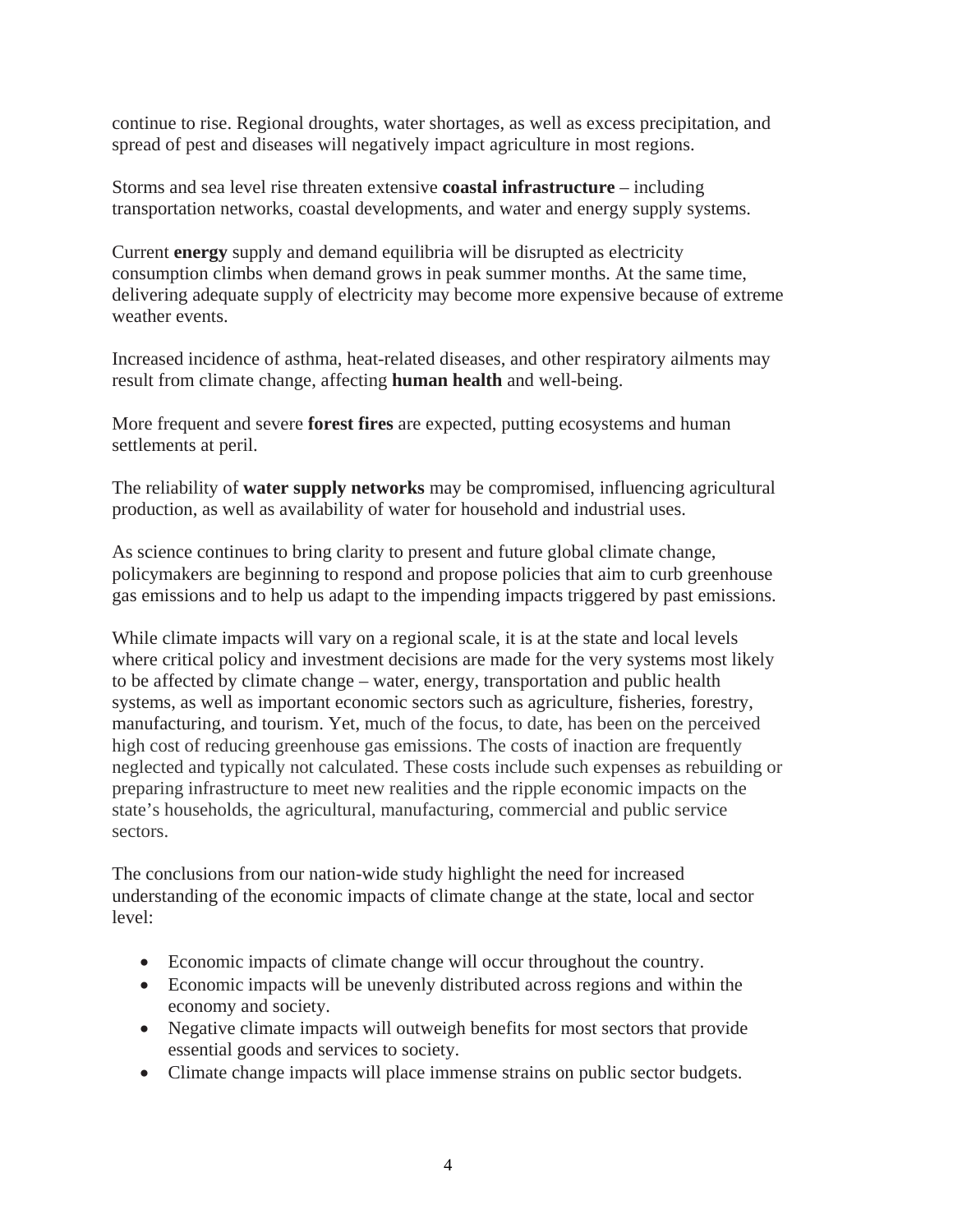• Secondary effects of climate impacts can include higher prices, reduced income and job losses.

#### *Methodology*

This report identifies key economic sectors in Pennsylvania, which are likely affected by climate change, and the main impacts to be expected for these sectors. The report provides examples of the direct economic impacts that could be experienced in the state and presents calculations of indirect effects that are triggered as impacts on individual sectors in the economy ripple through to affect others.

The study reviews and analyzes existing studies such as the 2000 Global Change Research Program National Assessment of the Potential Consequences of Climate Variability and Change which identifies potential regional impacts. Additional regional, state and local studies are used to expand on this work, as well as new calculations derived from federal, state and industry data sources. The economic data is then related to predicted impacts of climate change provided from climate models. To standardize the results, all of the figures used in this report have been converted to 2007 dollars (BLS 2008).

Since the early 1990s, and especially during the 21st century, significant progress has been made in understanding the impacts of climate change at national, regional, and local scales. The Canadian and Hadley climate change models are cited most frequently and we look first to these, yet there are many other valuable models used by some of the specialized studies we cite in this report.

In addition to looking at data that illustrates the direct economic impacts of climate change, the report also provides examples of the often overlooked ripple economic effects on other sectors and the state economy. To calculate these, we employed a modified IMPLANTM model from the Regional Economic Studies Institute (RESI) of Towson University. This is a standard input/output model and the primary tool used by economists to measure the total economic impact by calculating spin-off impacts (indirect and induced impacts) based upon the direct impacts which are inputted into the model. Direct impacts are those impacts (jobs and output) generated directly by the project. Indirect economic impacts occur as the project (or business owners) purchase local goods and services. Both direct and indirect job creation increases area household income and results in increased local spending on the part of area households. The jobs, wages, output and tax revenues created by increased household spending are referred to as induced economic impacts.

After reviewing climate and economic information that is currently available, the study identifies specific data gaps and research needs for further understanding of the significant economic impacts. There is no definitive total cost of inaction. Given the diversity in approaches among existing economic studies and the complexity of climateinduced challenges faced by society, there is a real need for a consistent methodology that enables more complete estimates of impacts and adaptation costs. The report closes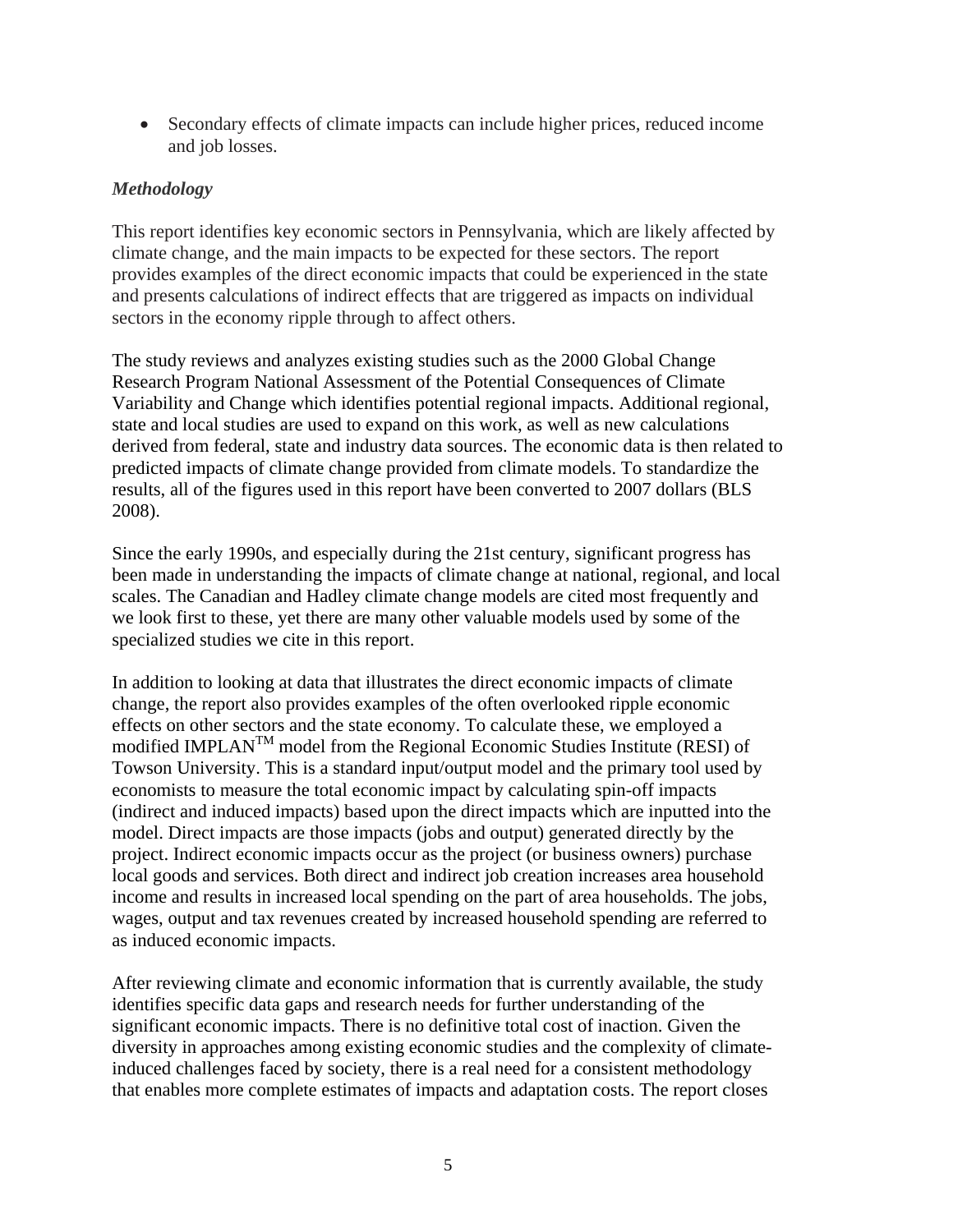with basic recommendations and concluding lessons learned from this series of statelevel studies.

Not all environmentally induced impacts on infrastructures, economy, society and ecosystems reported here can be directly or unequivocally related to climate change. However, historical as well as modeled future environmental conditions are consistent with a world experiencing changing climate. Models illustrate what may happen if we do not act now to effectively address climate change and if adaptation efforts are inadequate. Estimates of the costs of adapting environmental and infrastructure goods and services to climate change can provide insight into the very real costs of inaction, or conversely, the benefits of maintaining and protecting societal goods and services through effective policies that avoid the most severe climate impacts. Since it is typically at the sectoral and local levels where those costs are borne and benefits are received, cost estimates can provide powerful means for galvanizing the discussion about climate change policy and investment decision-making.

These cost estimates may understate impacts on the economy and society to the extent that they simply cover what can be readily captured in monetary terms, and to the extent that they are calculated for the more likely future climate conditions rather than less likely but potentially very severe and abrupt changes. The broader impacts on the social fabric, long-term economic competitiveness of the state nationally and internationally, changes in environmental quality and quality of life largely are outside the purview of the analysis, yet likely not trivial at all. Together, the monetary and non-monetary, direct, indirect and induced costs on society and the economy provide a strong basis on which to justify actions to mitigate and adapt to climate change.

# **CLIMATE CHANGE IN PENNSYLVANIA**

The Intergovernmental Panel on Climate Change (IPCC) has been the main scientific assessment body on climate change since 1988. The Fourth Assessment Report by the IPCC, released in 2007, includes more detailed and improved analysis of regional climate change scenarios.

Since 1955, much of the northeastern United States has experienced around a 0.5º C (1º F) temperature increase. If climate change continues to progress unmitigated, carbon dioxide concentrations could double relative to current levels during the  $21<sup>st</sup>$  century. Annual temperature in Pennsylvania could rise by between 2<sup>o</sup> and  $7^{\circ}$  C (3.6<sup>o</sup> and 12.6<sup>o</sup> F); the range in forecasts depends on development choices, technological progress, and the type of climate model used (IPCC 2007). A business-as-usual scenario will result in higher temperature increases. Even with technological advances and controlled growth, Pennsylvania will be "locked into" the lower end of the temperature range increase due to the high residence time of carbon dioxide in the atmosphere. The IPCC's mean annual estimate is an increase of 3.5º C (6.3º F) as shown in Figure 3. The temperature increase will manifest itself primarily as higher minimum temperatures in winter, but also as higher maximum temperatures in summer. It is very likely that Pennsylvania will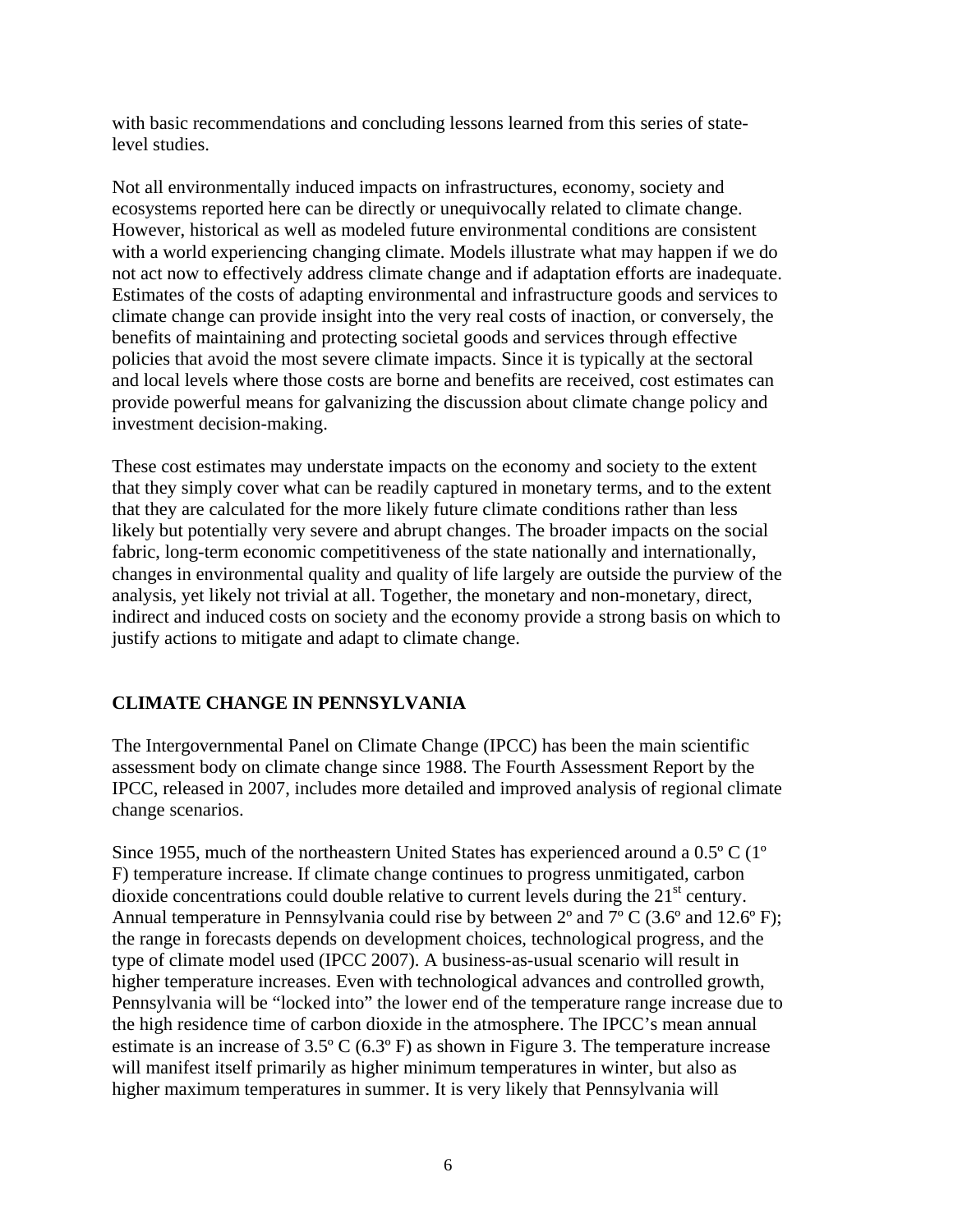experience increased warming relative to the global average, as is the case with most mid-latitude locations.

Precipitation is more difficult to predict, but IPCC has improved its modeling, producing more reliable results. On an annual basis, Pennsylvania could see precipitation changes range from a decrease of 3 percent to an increase of 15 percent relative to current levels, with an average increase of around 7 percent (Figure 4). Much of the increased precipitation will occur during the winter and spring seasons (an increase of nearly 15 percent), with near neutral conditions in the summer.



**Figure 3: IPCC Fourth Assessment Report temperature projections for annual climate, winter (Dec-Jan-Feb) climate, and summer (Jun-Jul-Aug) climate** (Source: IPCC 2007).



**Figure 4: IPCC Fourth Assessment Report precipitation projections for annual, winter, and summer climate** (Source: IPCC 2007).

Other likely climate responses are increases in precipitation extremes (droughts and severe storms), and temperature extremes (e.g. heat waves). The distribution of these events for the nation and Pennsylvania is unclear, although the projected increases in their frequency are more certain.

Despite these unknowns, projected trends of continued climatic change will likely have significant economic costs throughout the state with effects on infrastructural integrity, potentially disrupting energy and water services. Other sectors dependent on the current conditions in Pennsylvania, such as agriculture, forestry and infrastructure, will likely be impacted as well. This report presents a partial picture of the extent of the economic damages. All figures have been adjusted to 2007 dollars using the Bureau of Labor Statistics inflation calculator.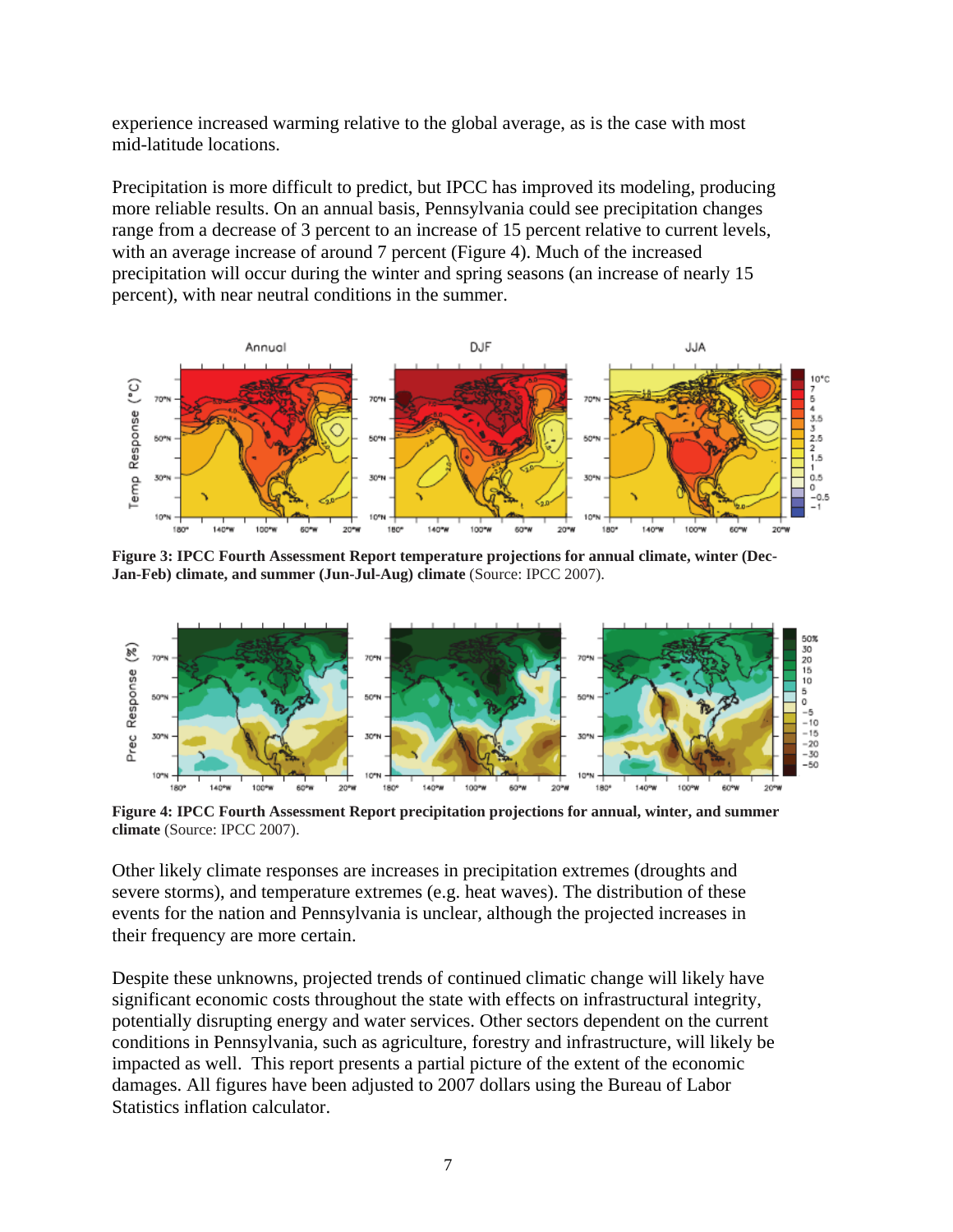The major economic impacts from the effects of climate change will likely be to infrastructure, undermining its reliability, as well as the vital water and electricity supplies. The movement of people and goods may also be affected, as Pennsylvania's ports and its shipping infrastructure may be vulnerable to projected changes in the state's climate. The three economic sectors most likely impacted directly by impending climate change are forestry, hunting, and agriculture.

#### **MAJOR ECONOMIC IMPACTS**

#### *Infrastructure*

Climate change may increase precipitation in Pennsylvania, as well as the frequency and severity of extreme weather events (IPCC 2007).

A look at damages associated with historical precipitation events could provide a window into the future, if such events increase in frequency. According to the National Climatic Data Center, Pennsylvania has had a moderate history with extreme weather events relative to other states. The state has experienced 13-15 major storms that resulted in over a billion dollars worth of damages since 1980 (National Climatic Data Center 2008).

The most recent weather disaster was the Northeast flooding in June 2006. Storms produced rainfall in excess of 12 inches (see Figure 5) in Eastern Pennsylvania over the course of three days. High rainfall occurred in the Susquehanna River basin, causing flooding and the evacuation of over 200,000 people in the Wilkes-Barre region. The associated flooding reportedly killed 16 individuals and caused over \$100 million in damages. These damages, in turn, led to the diversion of resources from other productive uses in the state economy (National Climatic Data Center 2008a).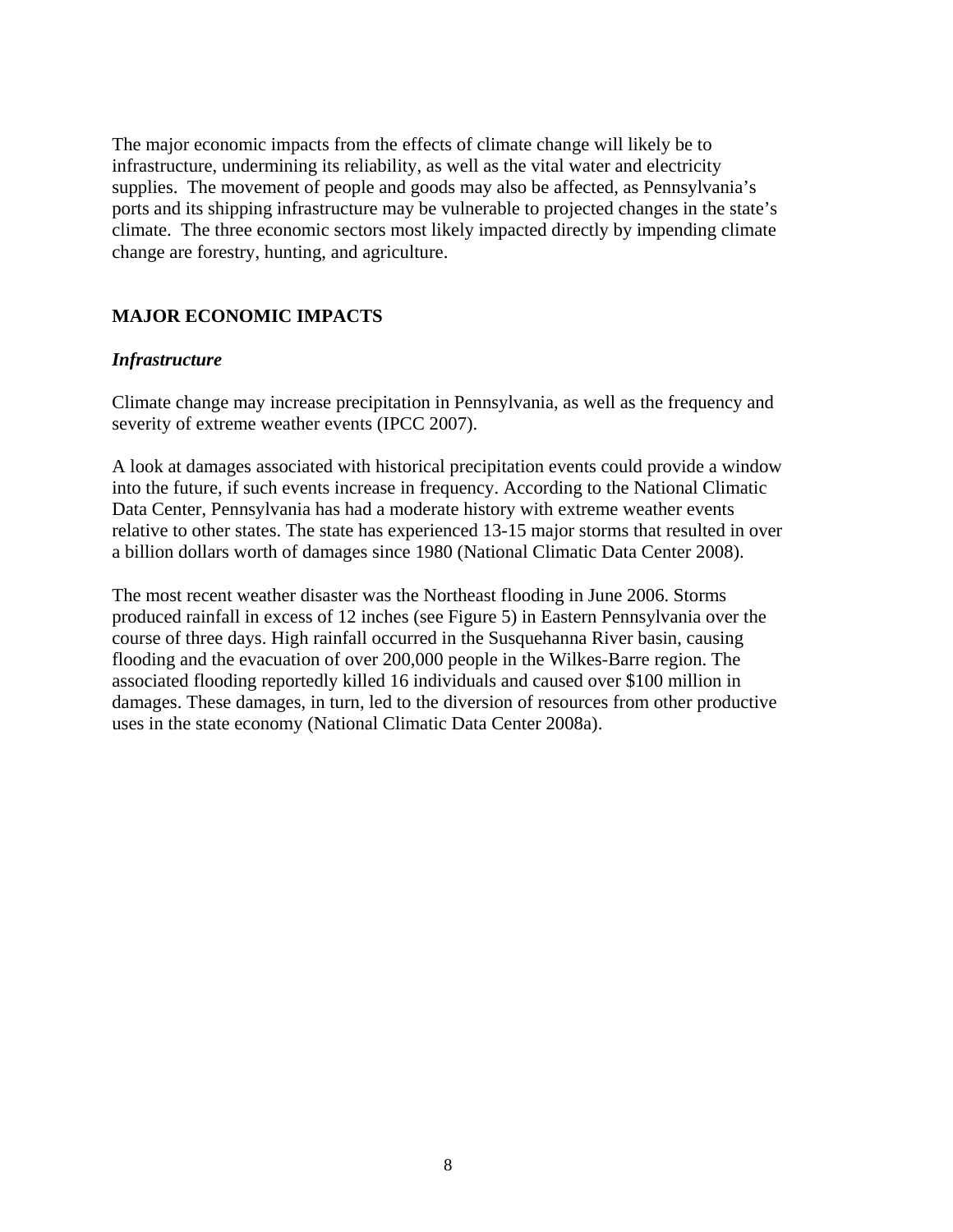**Radar/Gauge Precipitation Estimate JUNE 25-28, 2006**  $r - 10$ 

 $\overline{a}$ 

Figure 5: Precipitation totals, June 28-28, 2006 (Source: National Climatic Data Center 2008a).

 $10^{o} - 12$  $12$ 

Since October 1954 (when data collection began) to November 2007, Pennsylvania has experienced 85 major floods (Pennsylvania Emergency Management Agency 2008). The total damages are estimated at over \$16 billion from 1955 to 2003 (Flood Damage in the United States 2003). The State is fourth in the nation with highest overall flood losses (Flood Safety 2008).

The Pennsylvania Emergency Management Agency has recently published estimates of projected losses for flood events for the state and the counties. For the nine most populated counties<sup> $\alpha$ </sup> in the state (accounting for over 50 percent of total population), a tenyear flood is expected to inflict \$9.2 billion in damages to buildings – about 20 percent of the cost will be to residential homes and around 50 percent of the cost will be to commercial businesses. A fifty-year flood will cost over \$12 billion to those counties (Pennsylvania Emergency Management Agency 2008).

As climate change progresses unchecked, the floods are likely to become more frequent – more than once every ten years – causing large recurrent damages. For example, a study of economic impacts of severe weather events in the Mid-Atlantic region showed that a 1 percent increase in annual precipitation results in a 2.8 percent increase in annual flood and hurricane economic losses, as measured by historical insurance loss data (Choi and Fisher 2003). If precipitation increases by around 10 percent in the state, a 10-year flood would cost the most-populated counties an additional \$2.5 billion per event.

With climate change, experts project hurricanes to become more frequent and/or more intense. If hurricanes do become a larger issue in the future, rainfall, storm surges, and associated flooding could cause major damages, particularly in the eastern part of the

<sup>&</sup>lt;sup>a</sup> Philadelphia, Allegheny, Montgomery, Bucks, Delaware, Lancaster, Chester, York, and Berks Counties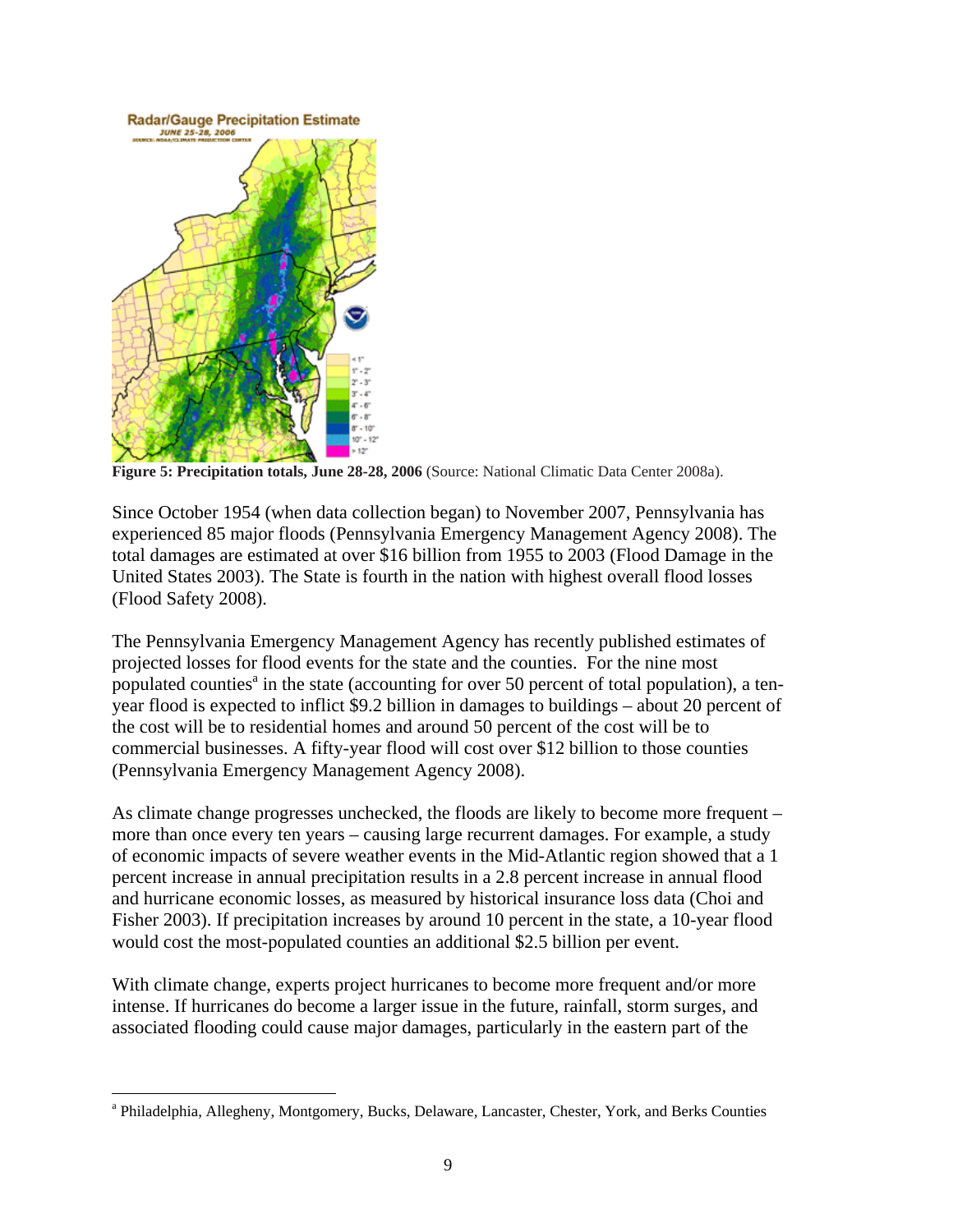state, which is often in the path of hurricanes that made landfall in other parts of the country.

Hurricanes can easily track inland and bring heavy rains and tornados to all parts of the state. In September 2004, Hurricanes Jeanne and Ivan caused flood and wind damage. Isabel in 2003 tracked through western Pennsylvania and with it brought heavy rains to the central and eastern parts of the state. Tropical storm Allison wreaked havoc in Philadelphia and Wilkes-Barre, Pennsylvania in June 2001 (National Climatic Data Center 2008). While most of the \$5 billion in damages occurred during landfall in Houston, heavy rains and flooding (some due to storm surge) caused several hundred thousand dollars in damage to Pennsylvania and 7 deaths. The remnants of Allison dumped 3 inches of rainfall overnight in most parts of Eastern Pennsylvania on June 18<sup>th</sup>; Doylestown, PA received over 10 inches. Likewise, 1999's Hurricane Floyd also tracked up the eastern coast and caused heavy rains throughout Pennsylvania (Hurricanes and Middle Atlantic States 2008). The \$6 billion storm hit North Carolina hardest, but also 8 deaths in Pennsylvania. Over 400,000 were without electricity at one point, 4000 went homeless, and 2000 homes were damaged (National Climatic Data Center 1999).

## *Shipping Infrastructure*

Pennsylvania is ranked fourth in the nation in domestic and foreign cargo volume going through its ports, which include a Great Lakes port in Erie, an inland port in Pittsburgh, and a seaport in Philadelphia. The ports collectively handled around 125 million tons of cargo in 2001, and waterborne commerce provided 280,000 direct, indirect, and induced jobs in 1999. The total financial impact is estimated at near \$30 billion (Pennsylvania Department of Community & Economic Development 2003). This valuable shipping infrastructure could be negatively impacted from changes to water levels in the Great Lakes and the state's river ways – changes caused by climate change.

Warmer temperatures from climate change are likely to increase evaporation, contributing to declining water levels in Lake Erie, inland waterways and channels, necessitating expensive dredging. For example, the Delaware River is currently undergoing dredging to expand the depth of its main channel near the Port of Philadelphia by 5 feet. The cost of the project is estimated at \$264 million (PRPA 2008). Expensive dredging will likely become routine as water levels decline with higher temperatures.

Dredging in the Great Lakes-St. Lawrence shipping channels has an expected annual cost of \$85-\$142 million. The movement of goods along this shipping route is responsible for around 60,000 jobs and \$3.5 billion annually. As a result of decreasing water levels we could expect to see an increase in freight costs for the area if higher priced railroad transportation becomes necessary as shipping channels became impaired. System connectivity could be impaired by 25 percent, which would create an estimated annual cost of \$995 million.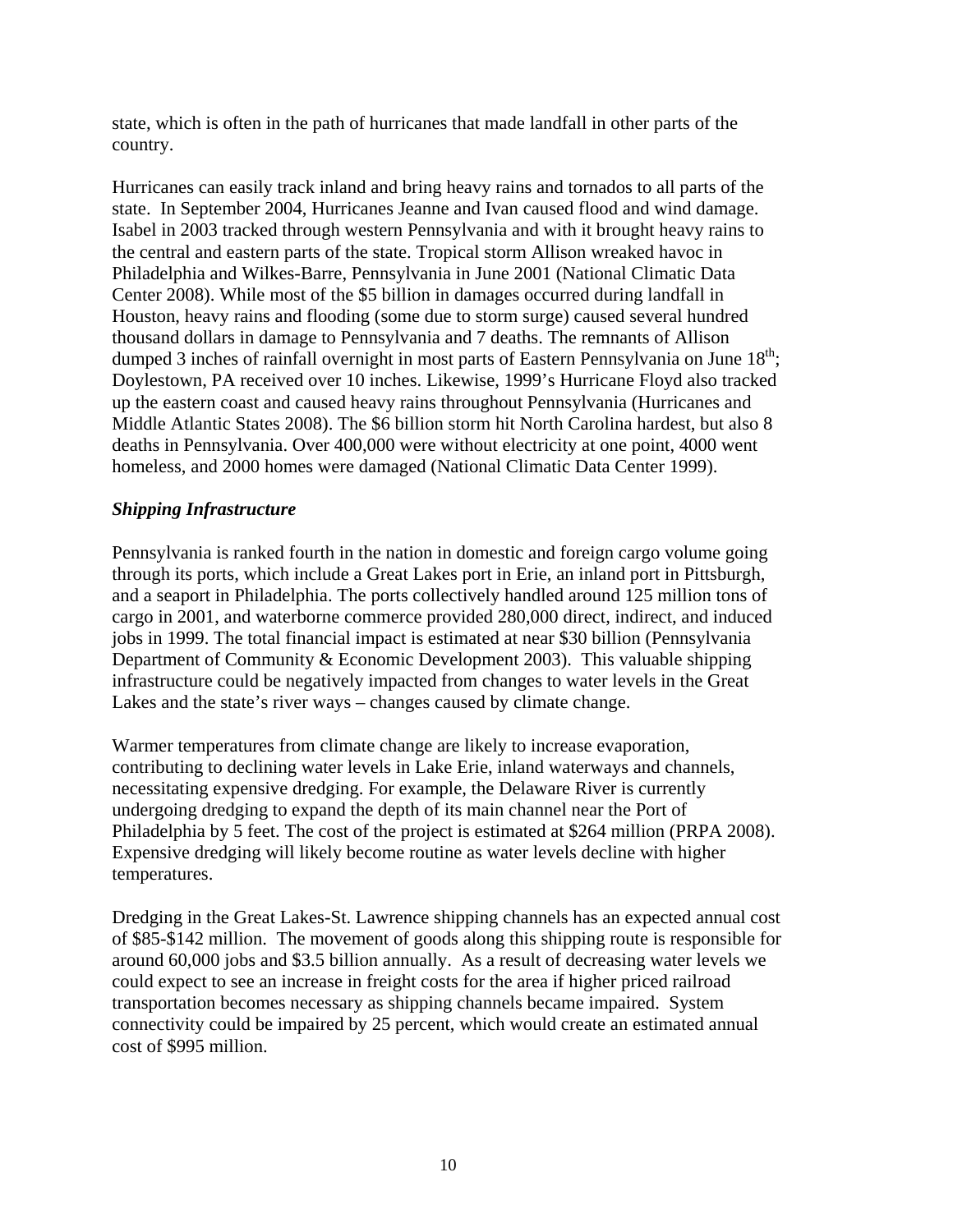While the inland waterways may see reduced depths, the rising sea levels could require alterations of the Philadelphia port to adapt to higher water levels.

#### *Water Resources*

Projected climate change impacts may cause disruptions to Pennsylvania's municipal water supply networks. More intense precipitation events may create conditions that concentrate pollution in waterways and exacerbate water treatment needs, as heavy runoff washes contaminants into surface waters. In addition, higher temperatures combined with more pollutants can increase the amount of harmful bacteria and algae that occur in surface waters, increasing water treatment needs and increasing the risk of illness for swimmers and others that use the water for recreation (Frumkin 2008).

Water resources in the state are already under strain. For example, the National River Restoration Science Synthesis project reports that there are nearly 1,500 stream and river restoration projects in the State with a total cost of nearly \$100 million (NRRSS 2006). This cost and others associated with water pollution and treatment may increase dramatically with time. For example, a study in Texas found that increased contamination of surface raw water raised the treatment costs by 27 percent (Dearmont et al. 1997).

Sea-level rise along the Atlantic coast may impact the freshwater supplies in the state. For example, Philadelphia relies on the Delaware River for its freshwater needs. The river may see increases in its salinity levels and impact the city's water supply (EPA 2008). Desalinization is very expensive and costs around five times as much as regular supply sources (USGS 2008).

## **OTHER ECONOMIC IMPACTS**

## *Forestry*

Pennsylvania is rich in forest resources – hardwood forests constitute around 58 percent of state's land cover, enclosing 16.6 million acres (US Forest Service 2004). Pennsylvania leads the nation in hardwood lumber production, accounting for 10 percent of the nation's total output. Over \$5.5 billion of lumber-derived products are produced annually, representing around 1 percent of the state's GSP. The industry directly employs more than 86,000 people. The majority of those are employed in the value-added industries of wood product manufacturing, paper manufacturing, and furniture production. An additional 48,000 self-employed (non-NAIC classified) workers are involved in the forest product industry. Four of Pennsylvania's 67 counties rely on forest products for more than half of their employment; an additional 13 counties have between 25 and 50 percent of their employment in the industry (Pennsylvania Forest Products Association 2003).

Forest growth is impacted by a variety of climate factors, two of which are temperature and precipitation. Given the IPCC estimates of an increase in temperature of around 3.5 º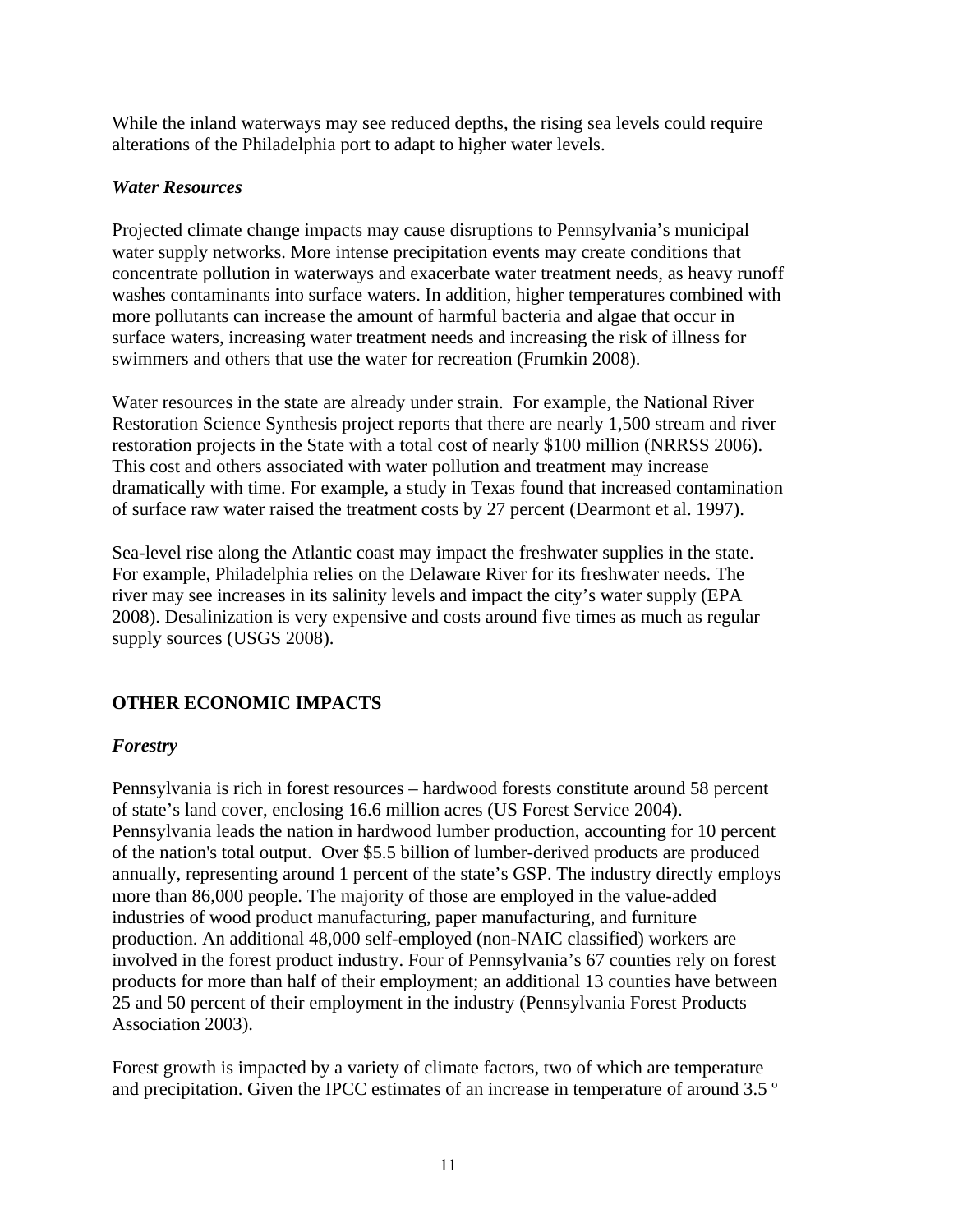C (6.3º F) and an increase in precipitation of approximately 7 percent, forest growth could actually be stimulated temporarily under this climate change scenario. Higher temperatures increase the metabolic rates of plants, and enhanced precipitation will also positively impact growth. Furthermore, higher concentrations of carbon dioxide will likely increase photosynthesis, an effect called "carbon fertilization." Some studies have indeed predicted that forest growth in Pennsylvania could increase due to climate change. One such study concluded that a 50 percent increase in carbon dioxide emissions resulted in a 23 percent increase in forest productivity in Great Smoky Mountain National Park (Zhang et al. 2007). Although some of the growth will go to leaf and root development, an increase in wood growth will also conceivably occur. Thus, a portion of the increase in productivity will likewise increase economic output of the \$5.5 billion industry. The positive economic benefit may reach over \$850 million with over 5,000 indirect jobs created as a result of greater productivity yields (RESI 2008).

There are other potential climate change impacts and resulting environmental factors that could dampen or reverse these gains in forest productivity. An increase in the levels of ozone in the atmosphere, coupled with higher temperatures could offset any gains from carbon fertilization. Surface-level ozone causes cellular damage in vegetation and can reduce photosynthetic rates. Increased emissions of carbon dioxide could increase yields, but in combination with concomitant increases in ozone, the net positive effect on yield could be lessened (Sitch 2007). Additional adverse effects may become more relevant as climatic changes continue. Invasive pests, for example, may become more prevalent in the region (PA DCNR 2002).

Pennsylvania's forests can be classified as mature, since little regeneration—or growth of sapling trees—is occurring. One major concern is that over-browsing of tree saplings by the white-tailed deer species is damaging the economic resource. According to the Pennsylvania Department of Conservation and Natural Resources Bureau, even with a deer management plan to control browsing, less than 25 percent of managed plots had desirable regeneration, and half had no regeneration (Pennsylvania Department of Conservation and Natural Resources Bureau of Forestry 2006). Regeneration is the pressing issue in discussions about the long-term sustainability of Pennsylvania's forests. The projected increases in snow depth may decrease white-tailed deer populations, helping forests to recover and regenerate from overgrazing. However, lower deer populations may mean economic losses to the profitable hunting industry in the state.

## *Hunting*

Hunting is an important cultural asset in Pennsylvania. More than 1 million hunters (instate and out-of-state residents) participate in hunting activities in the state, and 900,000 Pennsylvanians hunt in other areas of the country as well. In-state fishing and hunting expenditures totaled almost \$4 billion in 2006. Wildlife watching activities, of which around 85 percent of Pennsylvanians participate, contributed nearly \$1.5 billion to the state's economy the same year (US Fish and Wildlife Service, 2006). Though this is a fraction of the state's \$510 billion gross domestic product, hunting is a large part of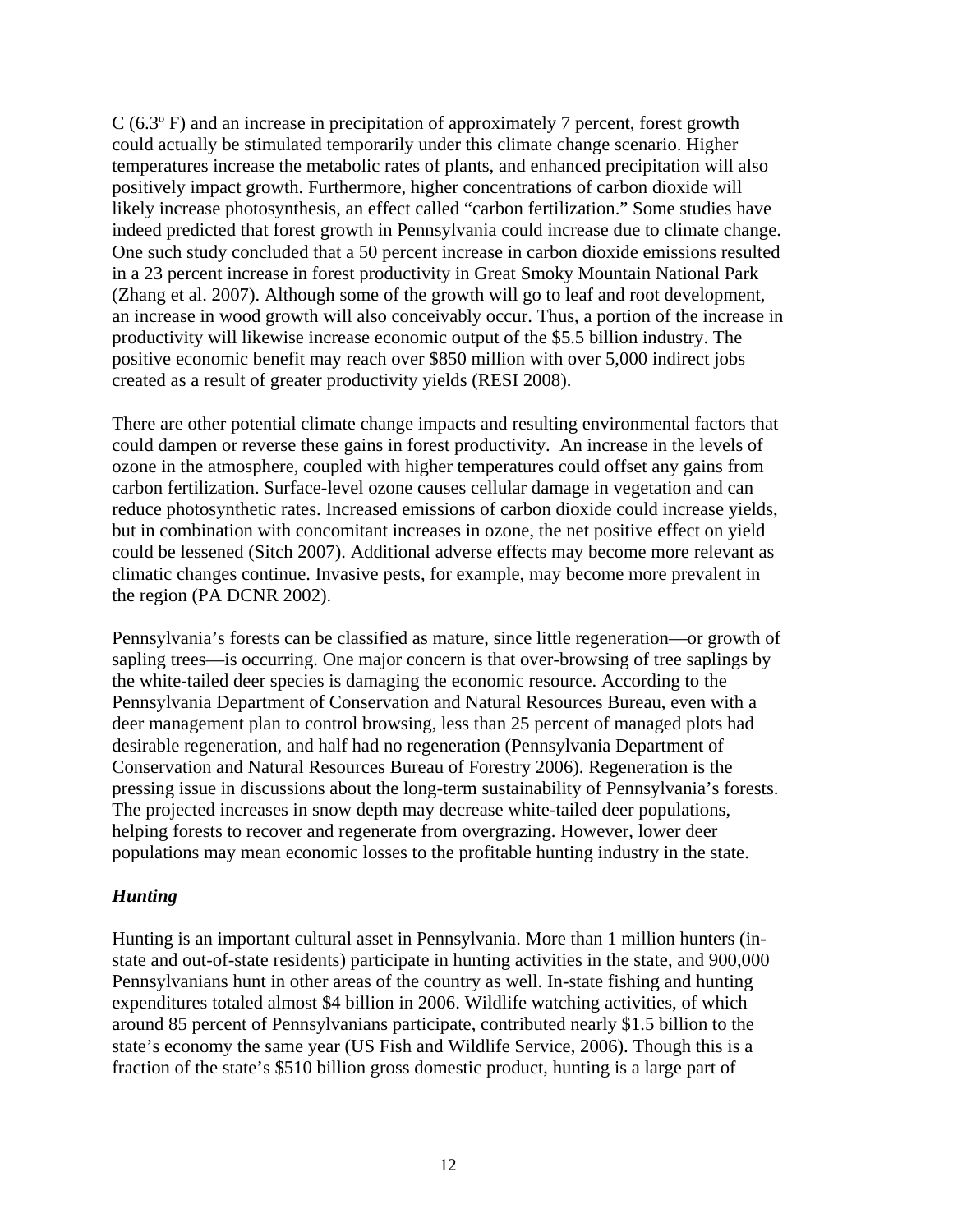Pennsylvania's identity, and the potential impacts of climate change on the distribution of wildlife should be considered.

A balance of deer population is essential to both the economy and the environment. In absence of predators, white-tailed deer populations have grown exponentially in some parts of the country, including Pennsylvania. Large deer populations can be unhealthy for forests, since overgrazing can cause damages to the habitat (PA DCNR 2008). Pennsylvania supports deer hunting, in part, to control the state's deer population. Deer hunting is also an important part of Pennsylvania's economy and identity.

The spatial distribution of white-tailed deer is widespread throughout the United States, southern Canada, and Central and South America. Because of its wide range, it is improbable that changes in temperature or precipitation due to climate change would eliminate deer from Pennsylvania. However, changes in snow cover could alter the population density of deer within the state. The IPCC predicts winter snows will come later in the year and the spring melt will occur sooner. Despite this shorter winter season, winter precipitation in the form of snowfall is predicted to increase for the mid-Atlantic and snow depth could increase. As snow depth increases, it is not only hard for deer to find food but also difficult for them to walk. Thus, snow-depth should have a negative effect on deer density (Shi et al. 2006). While lower deer populations are good news for forest management, the hunting industry may suffer economic losses as fewer deer may mean fewer hunters. In fact, the cumulative impact on the industry from the migration of species may be around \$181 million, and lost direct and indirect jobs may reach over 2,000 (RESI 2008).

## *Agriculture*

Pennsylvania has annual agricultural sales of nearly \$5 billion (less than 1 percent of the state's GSP). One third of sales are in dairy products; the rest is split among poultry/eggs and high-value nursery products. Grains, vegetables, and fruits contributed around 10 percent of total sales (USDA 2002). The predicted higher temperatures due to unmitigated climate change will likely have a negative impact on the dairy industry; prolonged heat stress decreases milk production. One study shows that above a critical temperature threshold of 77° F, dairy cows produce less milk – up to 22 percent less (PNAS 2007). Such an impact on the dairy industry of Pennsylvania would also affect related economic activities, such as manufacturing and sales of dairy products, which annually account for nearly \$16 billion and over 20,000 jobs (Census 2002; 2007 \$s). Decline in dairy production may inflict around \$480 million in direct and indirect economic costs; and the number of direct and indirect jobs affected may reach 5300 (RESI 2008).

Similar to forestry, agricultural impacts—particularly crops—will be dependent on temperature, precipitation, and carbon dioxide levels amongst other climate variables. Due to the projected increase in all three variables, crop productivity is likely to increase for certain crops (e.g. soybeans). Other crops – like corn –do not respond as favorably. Agricultural yields attributable to the carbon fertilization effect could be counteracted by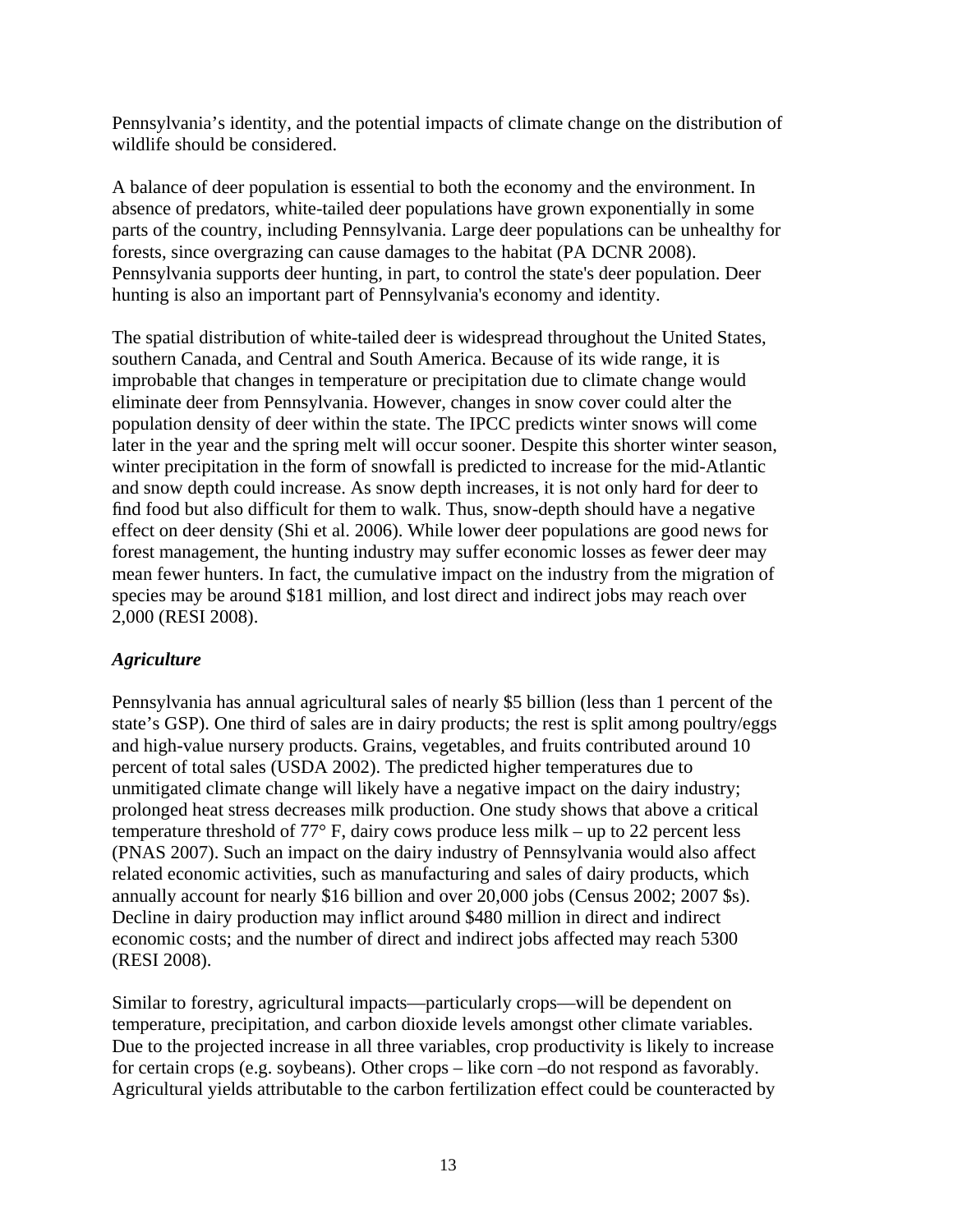increased ozone levels. One researcher predicts a net 10 percent reduction in crop yields when ozone is considered (Reilly et al. 2007). If crop yields decline by 10 percent, as projected, the state stands to lose nearly \$150 million in direct economic costs – without considering indirect losses and impacts on jobs.

## **MISSING INFORMATION AND DATA GAPS**

There is much uncertainty in the impacts of climatic changes on agriculture and forestry in the state. Modeling studies suggest increased carbon dioxide will increase photosynthesis and forest and crop yields. However, this projection is critical on the availability of timely precipitation, lack of disease-causing pests, and sufficient soil moisture, all of which are questionable under climate change scenarios. Furthermore, other gases such as ozone could counteract the carbon fertilization effect. Relatively little is known on the impact of climate change on the dairy industry.

Further studies of the impact of climate change on the deer-forest-tick relationship are also needed. Regeneration of old forests is essential to the sustainability of Pennsylvania's forestry, and white-tailed deer are detrimental to sapling growth. At the same time, a healthy deer population is needed to support the hunting economy. Further research on the distribution of forest pests would also be useful.

Better forecasts of Lake Erie's water level, shoreline changes, and associated water quality changes are needed. An increase in extreme precipitation events could be devastating to many sectors, including infrastructure, agriculture, and forestry amongst others. The IPCC is much more confident in its temperature forecasts, less confident in precipitation forecasts, and even less so for the frequency of precipitation events. Therefore, it would behoove Pennsylvania to proceed with caution and develop adaptation and mitigation plans for its most vulnerable industries.

## **CONCLUSIONS**

Pennsylvania is projected to experience an average temperature increase of 6.3° F by the end of the century and a 7 percent average increase in precipitation levels. These climatic changes, along with the resulting impacts, stand to inflict economic costs on important sectors of Pennsylvania's economy. Although greater concentrations of carbon dioxide in the atmosphere may contribute to higher growth productivities in forest and agricultural species, the benefits are projected to be temporary and will likely be offset by the projected spread of harmful pests and diseases as temperatures continue to increase and habitats alter.

Dairy production, a significant agricultural sector in the state, is likely to decline as temperatures continue increasing. Changes in the distribution of forest types are predicted to affect the hunting and other recreational industries. Pennsylvania is already vulnerable to extreme weather events, and its infrastructure, distribution of utility services, such as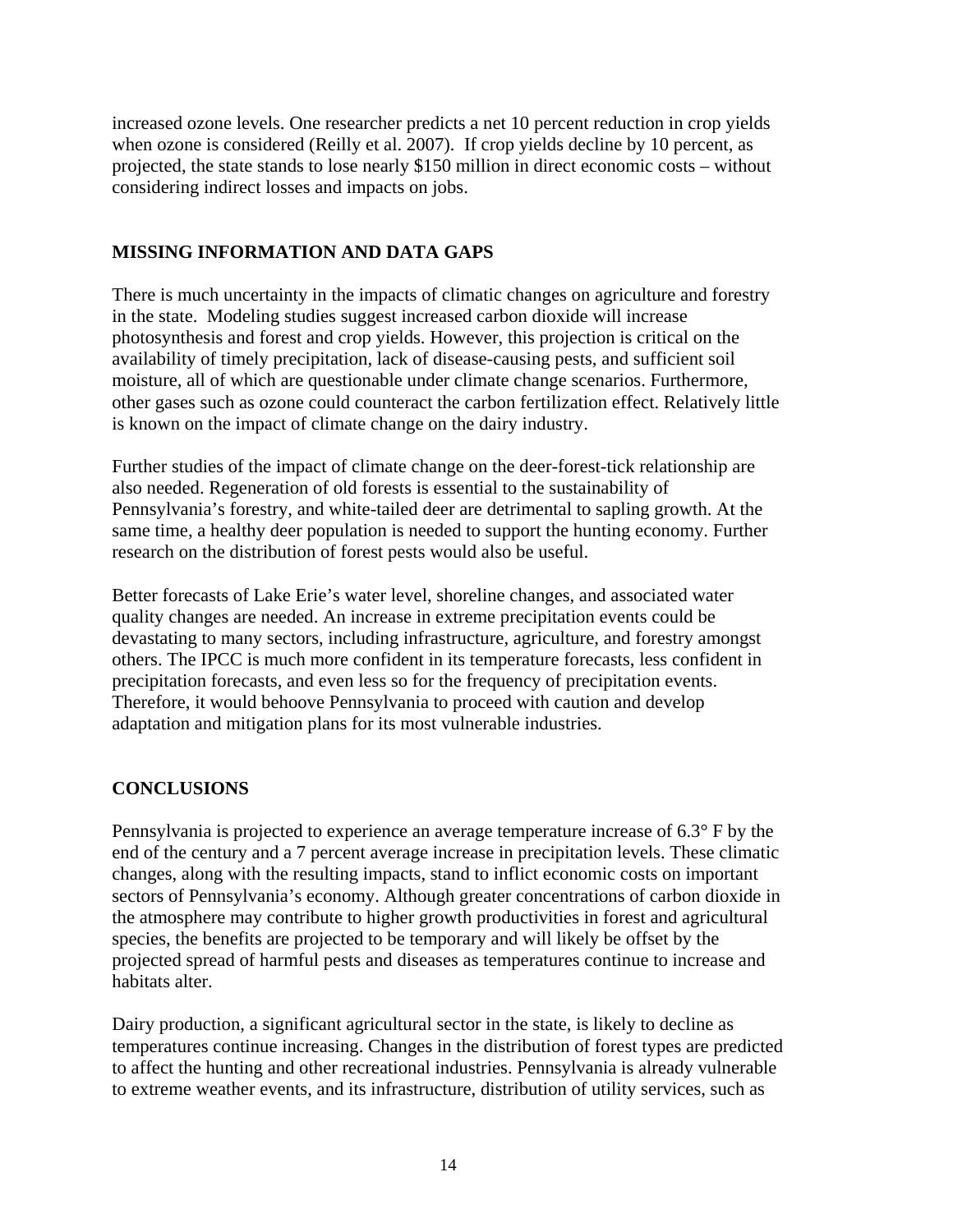water and energy, and the shipping industry may be impacted, if greater rates of precipitation and more frequent and intense hurricanes occur as projected in climate change models.

#### *Lessons Learned*

As we begin to quantify the potential impacts of climate change and the cost of inaction, the following five lessons are learned:

1. There are already considerable costs to society associated with infrastructures, agricultural and silvicultural practices, land use choices, transportation and consumptive behaviors that are not in synch with past and current climatic conditions. These costs are likely to increase as climate change accelerates over this century.

2. The effects of climate change should not be considered in isolation. Every state's economy is linked to the economies of surrounding states as well as to the national and global economy. While the economic costs of climate change are predicted to vary significantly from state to state, the negative impacts that regional, national and global markets may experience are likely to affect all states and many sectors.

3. While some of the benefits from climate change may accrue to individual farms or businesses, the cost of dealing with adverse climate impacts are typically borne by society as a whole. These costs to society will not be uniformly distributed but felt most among small businesses and farms, the elderly and socially marginalized groups.

4. The costs of inaction are persistent and lasting. Benefits from climate change may be brief and fleeting -- for example, climate does not stop changing once a farm benefited from temporarily improved growing conditions. In contrast, costs of inaction are likely to stay and to increase.

5. Climate models and impact assessments are becoming increasingly refined, generating information at higher spatial and temporal resolutions than previously possible. Yet, little consistency exists among studies to enable "summing up" impacts and cost figures across sectors and regions to arrive at a comprehensive, state-wide result.

6. To provide not just a comprehensive state-wide assessment of impacts and cost, but to develop optimal portfolios for investment and policy strategies will require support for integrative environmental research that combines cutting-edge engineering solutions with environmental, economic and social analysis. The effort and resources required for an integrative approach likely pales in comparison to the cost of inaction.

## **WORKS CITED**

Barnett, T.P. (1984), 'The estimation of "global" sea level change: a problem of uniqueness', *Journal of Geophysical Research*, 89: 7980-7988.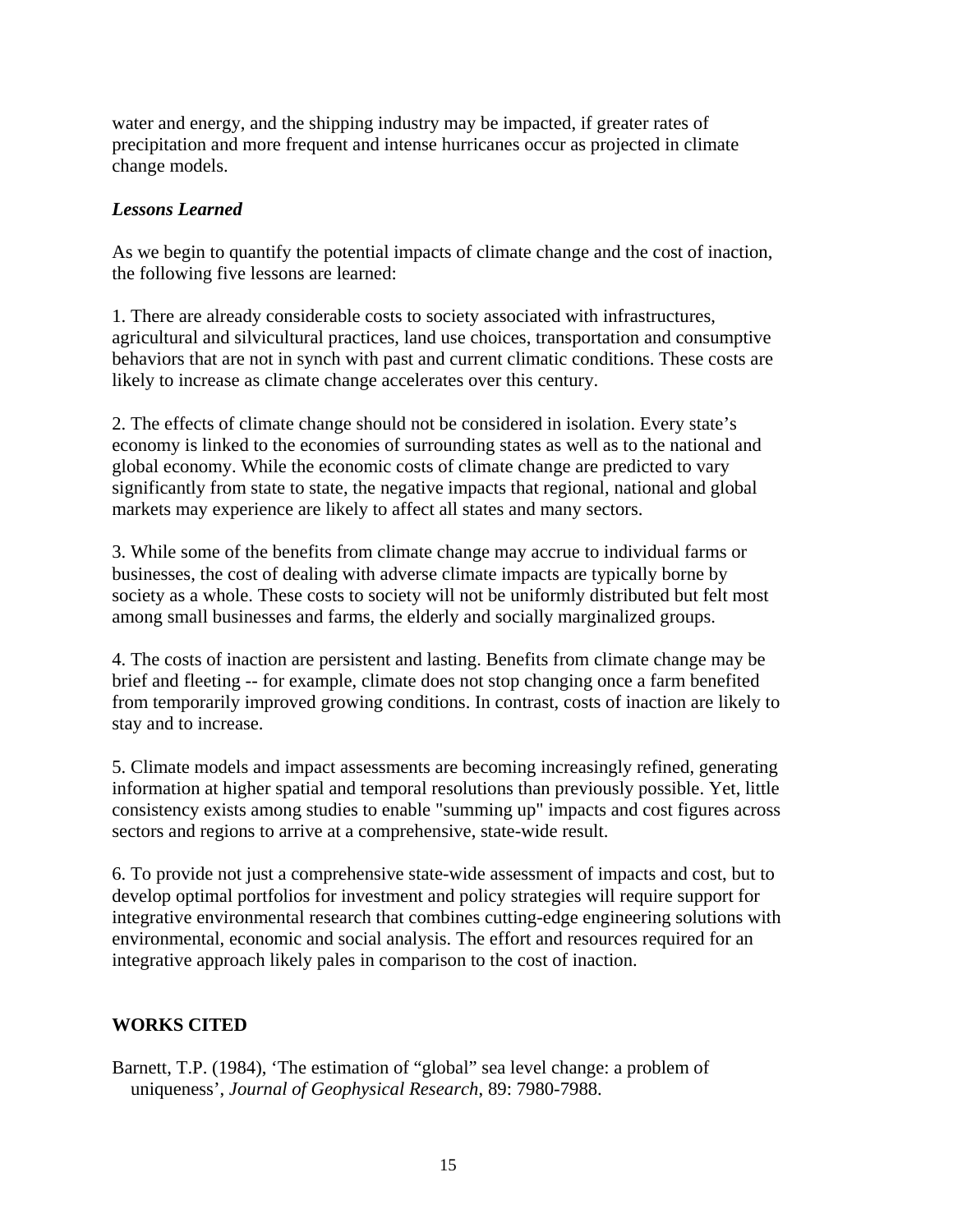Bureau of Economic Analysis Website. Available Online: www.bea.gov

- Bureau of Labor Statistics (BLS), (2008). Consumer Price Indexes: Inflation Calculator. Available Online: www.bls.gov/cpi/
- Choi Onelack, and Fisher, A. (2003), 'The Impacts of Socioeconomic Development and Climate Change on Severe Weather Catastrophe Losses: Mid-Atlantic Region (MAR) and the US.' *Climatic Change* 58: 149-170.
- Douglas, B.C. (2001), 'An introduction to sea level', in *Sea level rise: history and consequences*, B.C. Douglas, M.S. Kirney, and S.P. Leatherman (eds), San Diego, CA: Academic Press, pp. 1-11.
- Easterling, D. R., G. A. Mehl, et al. (2000), 'Climate extremes: observations, modeling, and impacts', *Science*, 289: 2068-2074.
- Economic Census, (2002). Release Date: 7/17/2006. Sector 00: All sectors: Core Business Statistics Series: Comparative Statistics for Pennsylvania (1997 NAICS Basis): 2002 and 1997. Available online: www.census.gov
- Environmental Protection Agency. (2008), 'Coastal Zones and Sea Level Rise.' Available Online: www.epa.gov/climatechange/effects/coastal/index.html

Flood Damage in the United States, (2003), 'Flood Damage in Pennsylvania, 1955-2003.' Available Online: www.flooddamagedata.org/cgi/states.cgi

Flood Safety, (2008), 'Flood Damage and Fatality Statistics.' Available Online: www.floodsafety.com/national/life/statistics.htm

- Frederick, K.D. and P.H. Gleick (1999), 'Water and Global Climate Change: Potential Impacts on US Water Resources.' (Washington, DC: Pew Center on Global Climate Change.)
- Great Lakes Regional Assessment Group (2000), 'Preparing for a Changing Climate: The Potential Consequences of Climate Variability and Change' (Ann Arbor, Mich.: University of Michigan). Available online: www.geo.msu.edu/glra/PDF\_files/GLRA\_report.pdf
- Hurricanes and the Middle Atlantic States (2008). 'Hurricanes and Pennsylvania.' (Alexandria, VA: 2008). Available online: http://www.midatlantichurricanes.com/index.html
- IPCC (2001), 'Climate Change 2001: Working Group II: Impacts, Adaptation and Vulnerability.' (Intergovernmental Panel on Climate Change. Cambridge: Cambridge University Press.)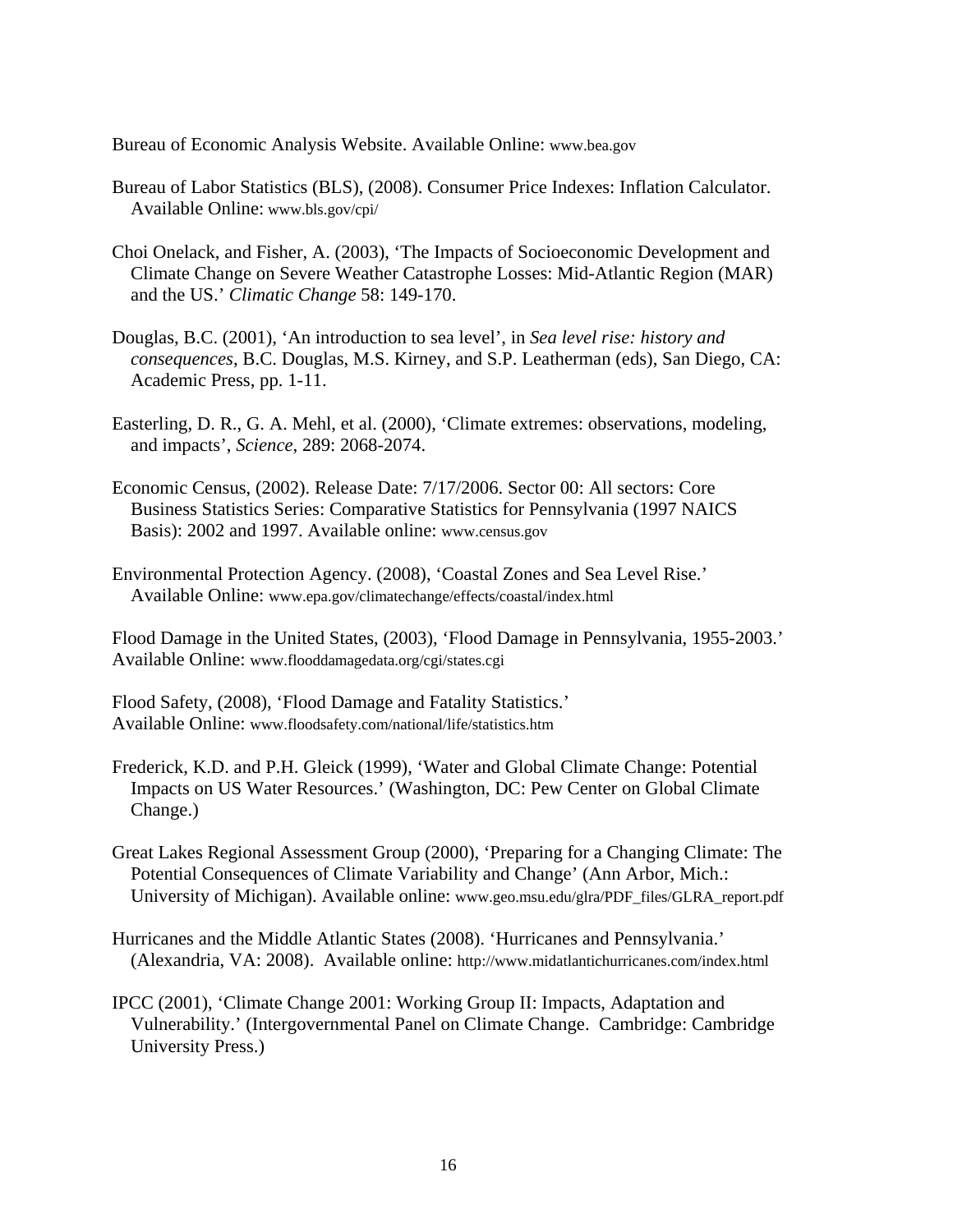IPCC (2007), 'Climate Change 2007: Working Group II: Impacts, Adaptation and Vulnerability,' (Intergovernmental Panel on Climate Change. Cambridge: Cambridge University Press.)

National Climatic Data Center, (2008). *Climate-Watch, September 1999*. (Asheville, NC: NOAA, 2008) Available online: http://lwf.ncdc.noaa.gov/oa/climate/extremes/1999/september/extremes0999.html

- National Climatic Data Center Website, (2008), 'Billion Dollar US Weather Disasters.' Available Online: www.ncdc.noaa.gov/oa/reports/billionz.html
- National Climatic Data Center Website, (2008a), 'Hazards/Climate Extremes.' Available online at: http://www.ncdc.noaa.gov/oa/climate/research/2006/jun/hazards.html
- National River Restoration Science Synthesis (NRRSS), (2006), 'National River Restoration Science Synthesis (NRRSS) Statistics Page for Pennsylvania.' Available online: http://nrrss.nbii.gov/info/pennsylvania.html
- Pennsylvania Department of Community & Economic Development, (2003), 'The Ports of Pennsylvania.' Presentation by Herb Packer; Office of Penn PORTS. Available online: www.nysdot.gov/portal/page/portal/nasto/repository/programs/packer.ppt
- Pennsylvania Department of Conservation and Natural Resources, Bureau of Forestry, (2006), 'Browsing Impact Report for the Pennsylvania State Forests.' Available Online: www.dcnr.state.pa.us/forestry/deer/index.aspx
- Pennsylvania Department of Conservation and Natural Resources, Wild Resources Conservation Fund, (2002), 'Pennsylvania's wildlife could feel the heat of global warming.' Available Online: www.dcnr.state.pa.us/wrcf/keynotes/spring02/warming.htm
- Pennsylvania Department of Conservation and Natural Resources, (2008), 'Pennsylvania State Forests---Deer Management---A Plan for the Department of Conservation and Natural Resources.' Available Online: www.dcnr.state.pa.us/forestry/deer/deerplan.aspx
- Pennsylvania Emergency Management Agency, (2008), 'Pennsylvania: Disaster Information and Assistance.' Available online: www.pema.state.pa.us/paflooding/cwp/view.asp?a=3&q=261495&pafloodingNav=|
- Pennsylvania Forest Products Association, (2003), 'Penn's Woods: The Forest Resource and Forest Products Industry of Pennsylvania.'
- Philadelphia Regional Port Authority (PRPA), (2008), 'PRPA News Dredging: Dredge Now!' Available online: www.philaport.com/news/dredging.htm